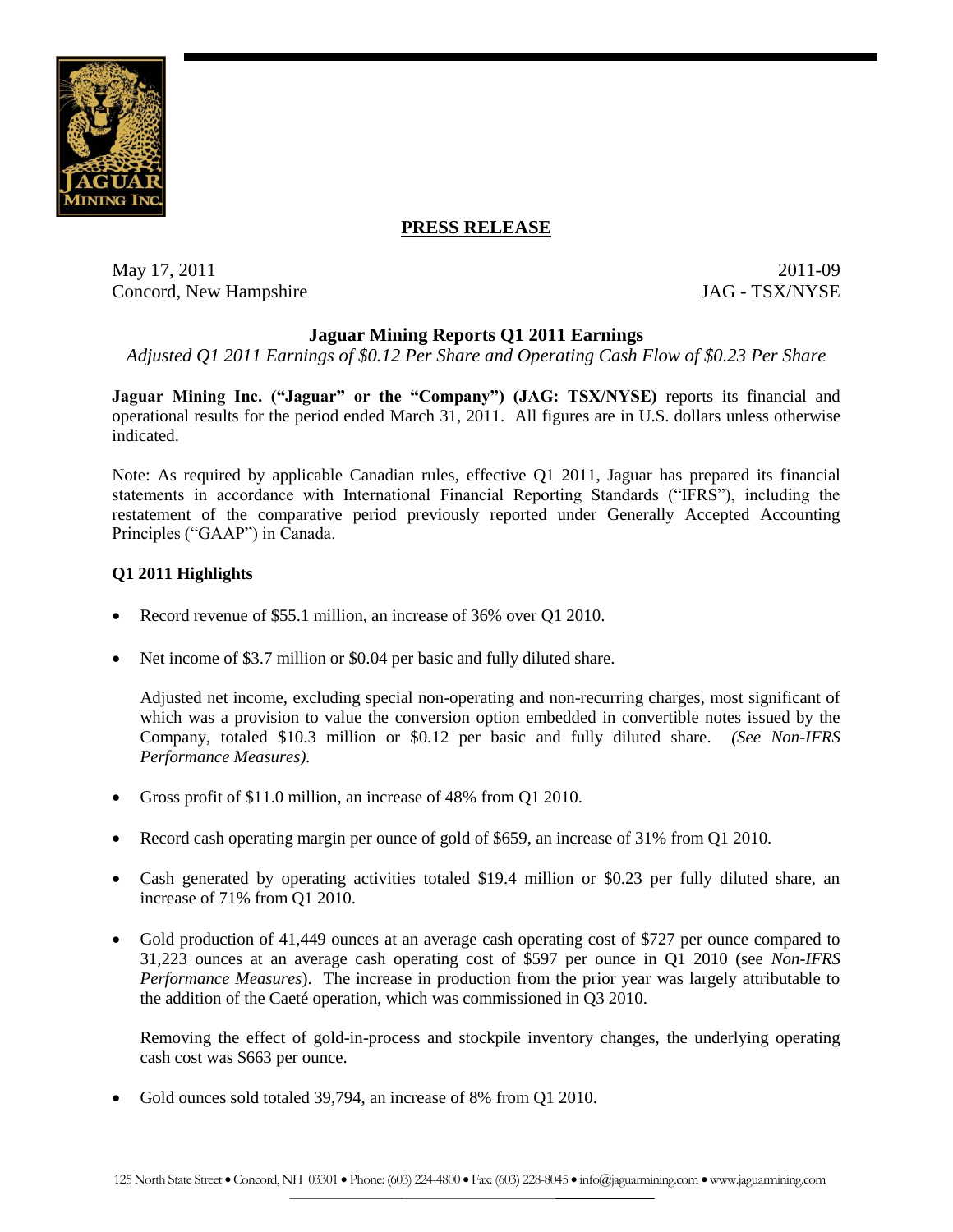- The average sales price per ounce totaled \$1,386, an increase of 24% from Q1 2010.
- Investments of \$20.2 million in growth projects, a decrease of 45% from Q1 2010.

Commenting on the Q1 2011 performance, Daniel R. Titcomb, Jaguar's President and CEO stated, "Our favorable Q1 2011 financial performance reflects the improvements we cited in the preliminary operating results we issued four weeks ago. As we move through the year, we expect further sequential gains in our quarterly gold production at lower costs."

## **Summary of Key Operating Results**

The following is a summary of key operating results. Refer to the Adjusted Net Income table.

## **Summary of Key Operating Results**

(\$000s)

|                                                                                                                  | <b>Quarter</b><br><b>Ended March</b> |    | <b>Quarter</b><br><b>Ended March</b> |
|------------------------------------------------------------------------------------------------------------------|--------------------------------------|----|--------------------------------------|
|                                                                                                                  | 31, 2011                             |    | 31, 2010                             |
| Gold sales                                                                                                       | \$<br>55,140                         | \$ | 40,670                               |
| Ounces sold                                                                                                      | 39,794                               |    | 36,888                               |
| Average sales price \$/ounce                                                                                     | 1,386                                |    | 1,102                                |
| Gross profit                                                                                                     | 10,968                               |    | 7,405                                |
| Adjusted net income $(\text{loss})$ <sup>1</sup>                                                                 | 10,313                               |    | (3,665)                              |
| Adjusted basic and diluted net income per share                                                                  | \$<br>0.12                           | \$ | (0.04)                               |
| Weighted average number of shares outstanding - basic<br>Weighted average number of shares outstanding - diluted | 84,373,648<br>84,385,392             |    | 83,995,337<br>98,538,285             |

*1 See Non-IFRS Performance Measures*

Additional details are available in the Company's filings on SEDAR and EDGAR, including Management's Discussion and Analysis of Financial Condition and Results of Operations and Consolidated Financial Statements for the quarter ended March 31, 2011.

### **2011 Update of Operations**

Operating results to-date are consistent with the initiatives the Company implemented during the second half of 2010 and its previously stated 2011 production target of between 195,000 and 205,000 ounces of gold.

### **Non-IFRS Performance Measures**

The Company has included the non-IFRS performance measures discussed below in this press release. These non-IFRS performance measures do not have any standardized meaning prescribed by IFRS and, therefore, may not be comparable to similar measures presented by other companies. The Company believes that, in addition to conventional measures prepared in accordance with IFRS, these non-IFRS measures provide investors with additional information that will better enable them to evaluate the Company's performance. Accordingly, these Non-IFRS measures are intended to provide additional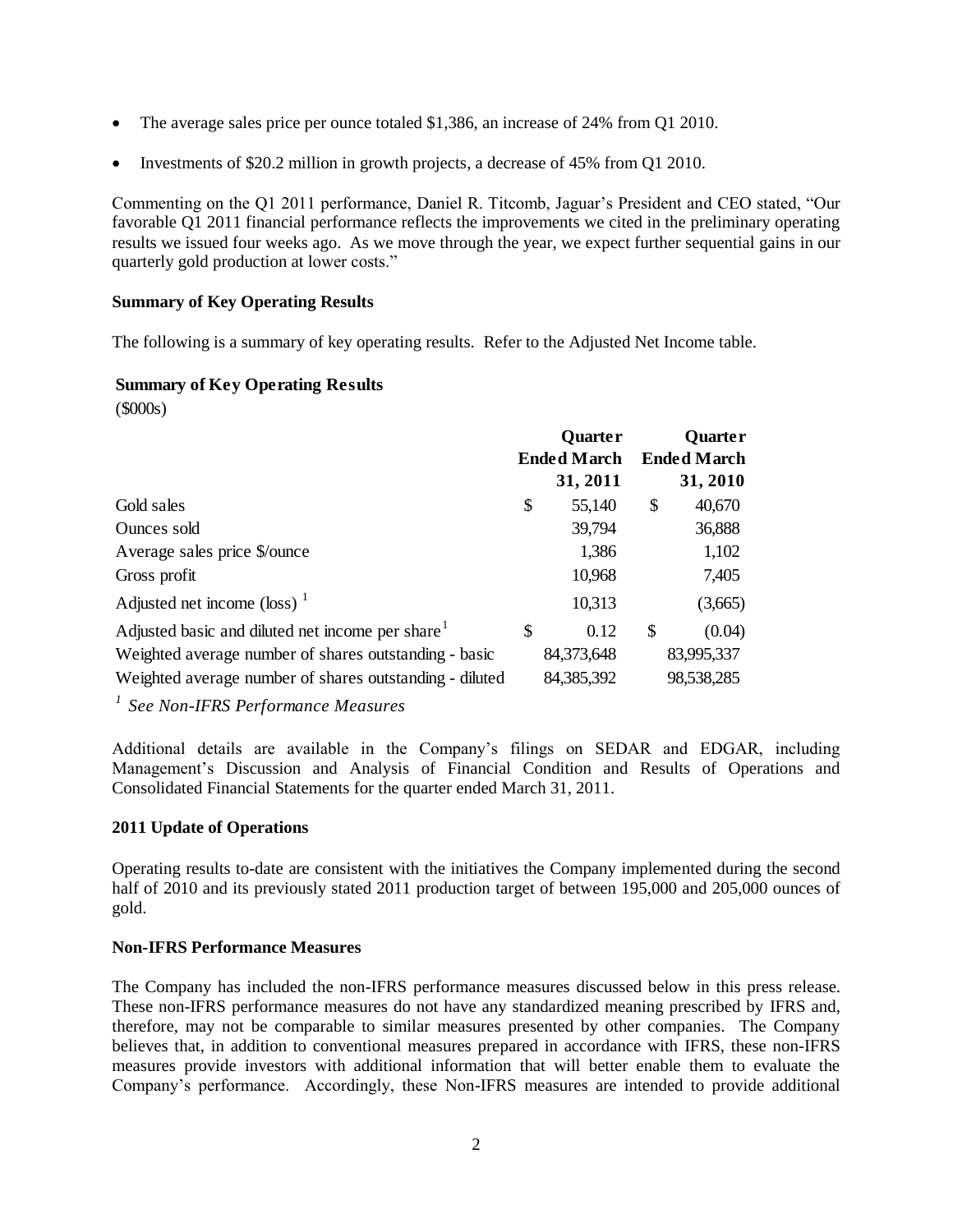information and should not be considered in isolation or as a substitute for measures of performance prepared with IFRS.

The Company has included cash operating cost per ounce produced and cash operating margin per ounce because it believes these figures are a useful indicator of an operation's performance as they provide: (i) a measure of the mine's cash margin per ounce, by comparison of the cash operating costs per ounce to the price of gold; (ii) the trend in costs as the mine matures; and (iii) an internal benchmark of performance to allow for comparison against other gold mining operations. Additionally, the Company has provided adjusted net income, which reflects the elimination of special non-operating and certain non-recurring charges that do not reflect on-going costs in Jaguar's operations or administrative costs; and cash flow from operations, which does not reflect the change in non-cash operating working capital. The definitions for these performance measures and reconciliation of the non-IFRS measures to reported IFRS measures are set out in the following tables.

### **Adjusted Net Income**

(\$000s)

|                                                               | <b>Quarter</b><br><b>Ended</b> |                   | <b>Quarter</b><br><b>Ended</b> |                   |
|---------------------------------------------------------------|--------------------------------|-------------------|--------------------------------|-------------------|
|                                                               |                                | March 31,<br>2011 |                                | March 31,<br>2010 |
| Net income (loss) as reported                                 | \$                             | 3,724             | S                              | 26,818            |
| Adjustments:                                                  |                                |                   |                                |                   |
| Loss (gain) on conversion option embedded in convertible debt |                                | 1,340             |                                | (32,505)          |
| Effect of gold-in-process and stockpile inventory changes     |                                | 2,546             |                                |                   |
| Non-cash interest expense                                     |                                | 2,703             |                                | 2,022             |
| Adjusted net income (loss)                                    |                                | 10,313            |                                | (3,665)           |
| Adjusted basic and diluted net income per share               | \$                             | 0.12              | \$                             | (0.04)            |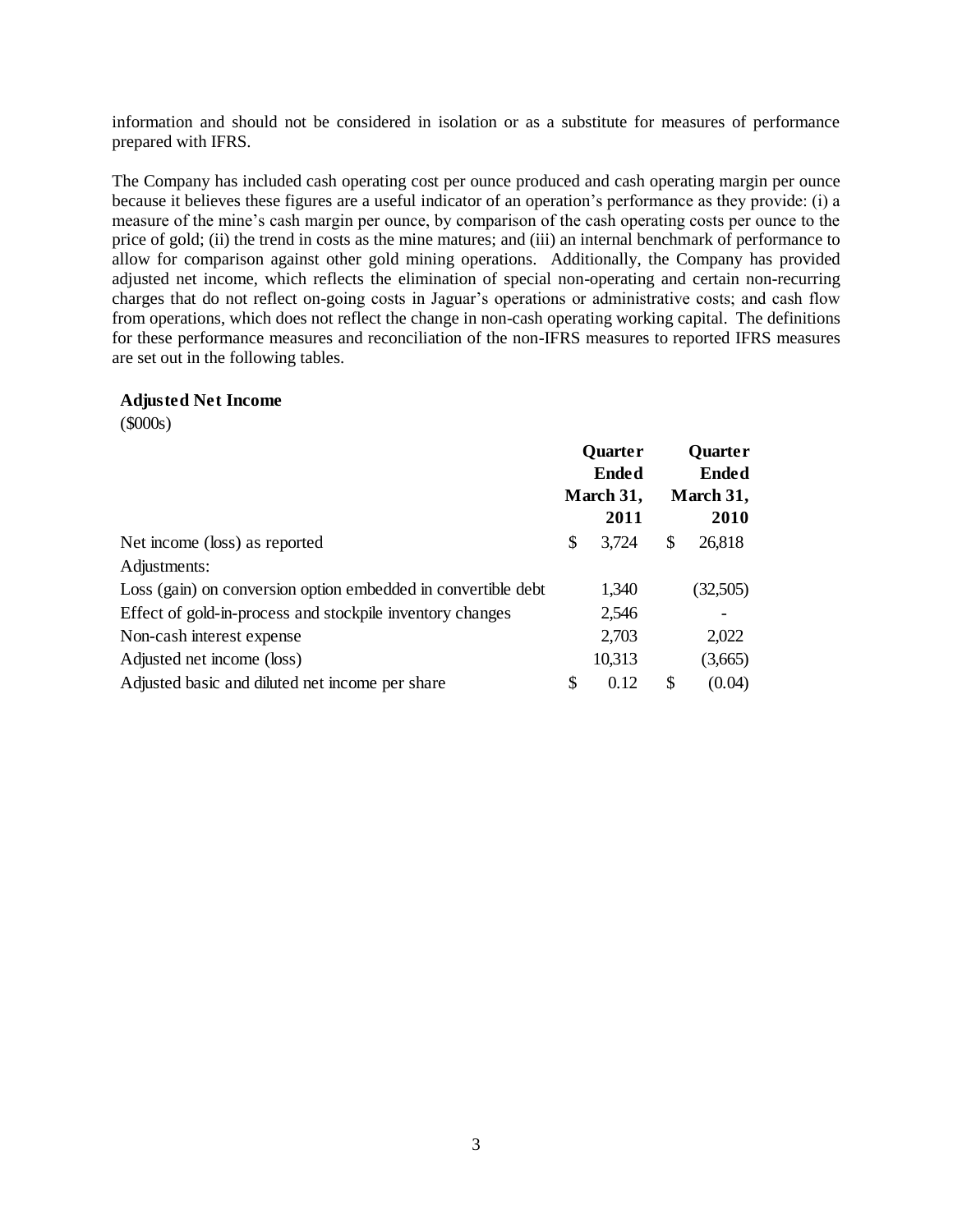## **Cash Provided by Operating Activities**

(\$000s)

|                                                                 | <b>Quarter Ended</b><br><b>March 31, 2011</b> | <b>Quarter Ended</b><br><b>March 31, 2010</b> |
|-----------------------------------------------------------------|-----------------------------------------------|-----------------------------------------------|
| Cash provided by operating activities as reported               |                                               |                                               |
| Net income                                                      | \$<br>3,724                                   | \$<br>26,818                                  |
| Adjustments to reconcile net earnings to net cash provided from |                                               |                                               |
| (used in) operating activities:                                 |                                               |                                               |
| Unrealized foreign exchange (gain) loss                         | (2,794)                                       | 397                                           |
| Stock-based compensation                                        | (2,696)                                       | (643)                                         |
| Non-cash interest expense                                       | 3,064                                         | 2,171                                         |
| Accretion of interest income                                    | (94)                                          |                                               |
| Accretion expense                                               | 570                                           | 290                                           |
| Deferred income taxes                                           | 455                                           | 1,644                                         |
| Depletion and amortization                                      | 11,477                                        | 8,122                                         |
| Unrealized loss on derivatives                                  |                                               | 699                                           |
| Unrealized (gain) loss on option component of convertible note  | 1,340                                         | (32,505)                                      |
| Reclamation expenditure                                         | (18)                                          | (78)                                          |
|                                                                 | \$<br>15,028                                  | \$<br>6,915                                   |
| Change in non cash operating working capital                    | 4,361                                         | \$<br>4,453                                   |
| Cash provided by operating activities                           | \$<br>19,389                                  | \$<br>11,368                                  |
| Cash provided by operating activities per share                 | \$<br>0.23                                    | \$<br>0.14                                    |

# **Cash Operating Margin per oz gold**

| <u>sasu specamg margunper so gera</u>       | <b>Quarter Ended</b><br>March 31 |       |    |       |
|---------------------------------------------|----------------------------------|-------|----|-------|
|                                             |                                  | 2011  |    | 2010  |
| Average sales price per oz gold<br>less     | \$                               | 1.386 | S  | 1.102 |
| Cash operating cost per oz gold produced    |                                  | 727   |    | 597   |
| equals<br>Cash operating margin per oz gold | S                                | 659   | S. | 505   |

The following tables are included in Jaguar's audited financial statements as filed on SEDAR and EDGAR. Readers should refer to those filings for the associated footnotes which are an integral part of the tables.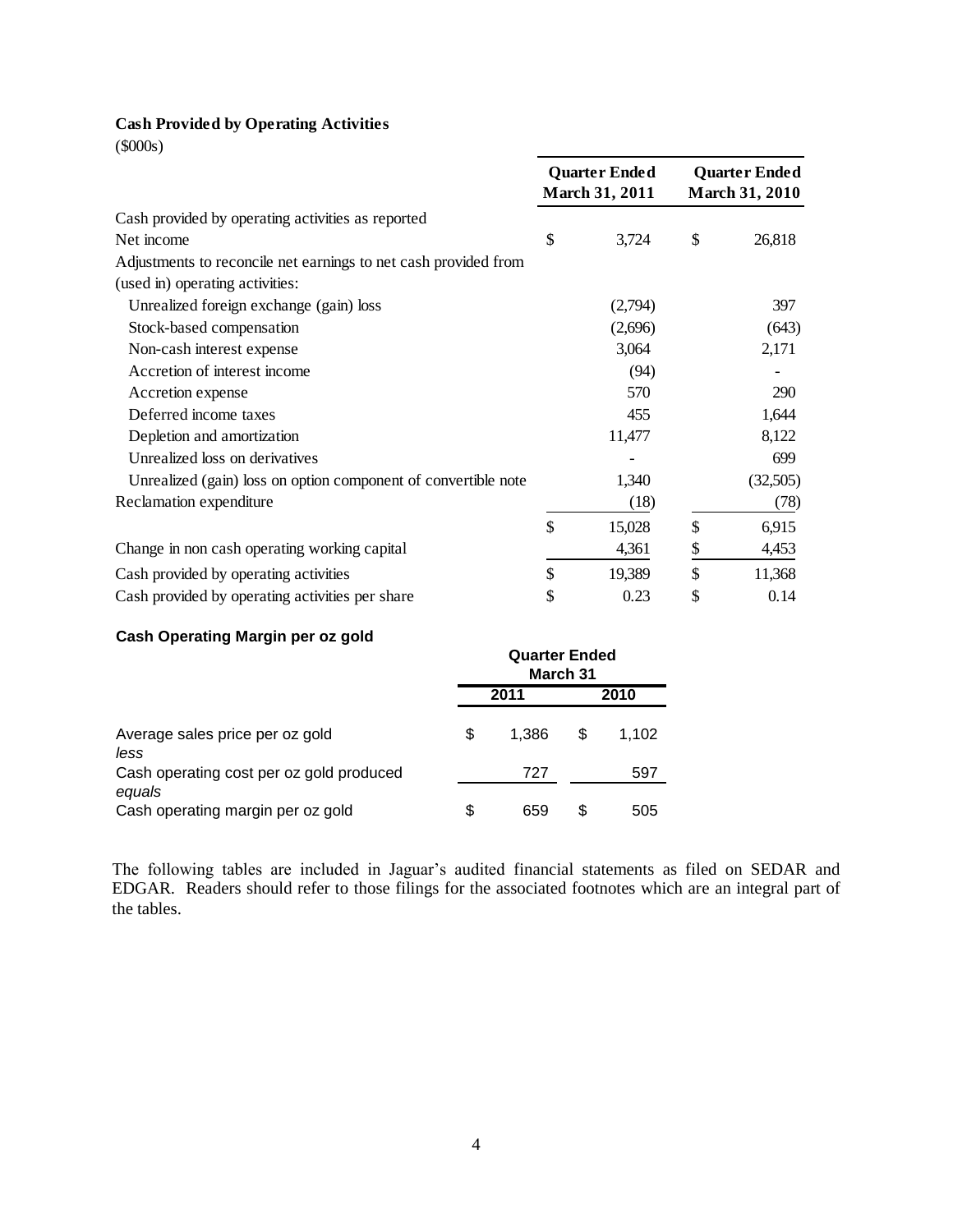# **JAGUAR MINING INC.**

Condensed Interim Consolidated Balance Sheets (Expressed in thousands of U.S. dollars)

(unaudited)

|                                                                 | March 31, |           |    | December 31, |    | January 1, |
|-----------------------------------------------------------------|-----------|-----------|----|--------------|----|------------|
|                                                                 |           | 2011      |    | 2010         |    | 2010       |
| Assets                                                          |           |           |    |              |    |            |
| Current assets:                                                 |           |           |    |              |    |            |
| Cash and cash equivalents                                       | \$        | 135,543   | \$ | 39,223       | S  | 121,256    |
| Inventory                                                       |           | 29,066    |    | 31,495       |    | 36,986     |
| Prepaid expenses and sundry assets                              |           | 27,693    |    | 24,523       |    | 19,050     |
| Derivatives                                                     |           | 168       |    | 168          |    | 1,280      |
|                                                                 |           | 192,470   |    | 95,409       |    | 178,572    |
| Prepaid expenses and sundry assets                              |           | 48,721    |    | 48,582       |    | 35,837     |
| Net smelter royalty                                             |           | 1,006     |    | 1,006        |    | 1,006      |
| Restricted cash                                                 |           | 908       |    | 908          |    | 108        |
| Property, plant and equipment                                   |           | 356,635   |    | 348,815      |    | 262,748    |
| Mineral exploration projects                                    |           | 75,953    |    | 74,658       |    | 62,236     |
|                                                                 | \$        | 675,693   | \$ | 569,378      | \$ | 540,507    |
|                                                                 |           |           |    |              |    |            |
| Liabilities and Shareholders' Equity                            |           |           |    |              |    |            |
| Current liabilities:                                            |           |           |    |              |    |            |
| Accounts payable and accrued liabilities                        | \$        | 31,156 \$ |    | 27,853 \$    |    | 22,892     |
| Notes payable                                                   |           | 23,482    |    | 26,130       |    | 5,366      |
| Income taxes payable                                            |           | 17,687    |    | 16,677       |    | 15,641     |
| Reclamation provisions                                          |           | 1,780     |    | 2,167        |    | 510        |
| Deferred compensation liabilities                               |           | 2,305     |    | 2,436        |    |            |
| Other liabilities                                               |           | 849       |    | 704          |    |            |
|                                                                 |           | 77,259    |    | 75,967       |    | 44,409     |
| Notes payable                                                   |           | 222,804   |    | 140,664      |    | 125,483    |
| Option component of convertible notes                           |           | 49,021    |    | 28,776       |    | 75,356     |
| Deferred income taxes                                           |           | 676       |    | 215          |    | 450        |
| Reclamation provisions                                          |           | 19,324    |    | 17,960       |    | 10,008     |
| Deferred compensation liabilities                               |           | 2,125     |    | 4,829        |    | 8,876      |
| Other liabilities                                               |           | 290       |    | 497          |    | 738        |
| <b>Total liabilities</b>                                        |           | 371,499   |    | 268,908      |    | 265,320    |
| Shareholders' equity                                            |           |           |    |              |    |            |
| Share capital                                                   |           | 369,747   |    | 369,747      |    | 365,667    |
| Stock options                                                   |           | 12,984    |    | 13,054       |    | 14,762     |
| Contributed surplus                                             |           | 1,971     |    | 1,901        |    | 1,167      |
| Deficit                                                         |           | (80, 508) |    | (84, 232)    |    | (106, 409) |
| Total equity attributable to equity shareholders of the Company |           | 304,194   |    | 300,470      |    | 275,187    |
|                                                                 |           |           |    |              |    |            |
| Commitments                                                     |           |           |    |              |    |            |
|                                                                 | \$        | 675,693   | \$ | 569,378      | \$ | 540,507    |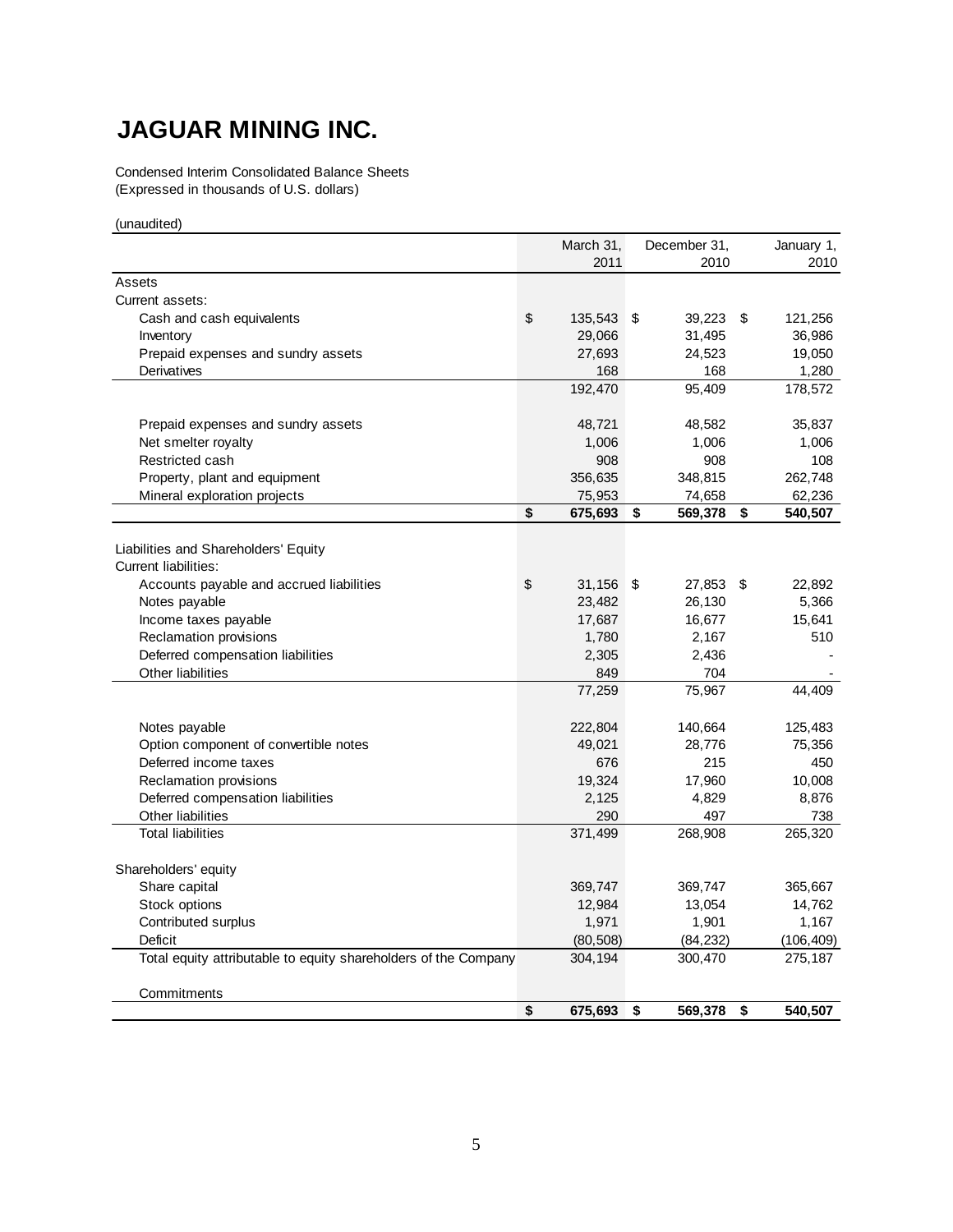# **JAGUAR MINING INC.**

Condensed Interim Consolidated Statements of Operations and Comprehensive Income (Expressed in thousands of U.S. dollars, except per share amounts)

(unaudited)

|                                                               | <b>Three Months</b> | <b>Three Months</b> |
|---------------------------------------------------------------|---------------------|---------------------|
|                                                               | Ended               | Ended               |
|                                                               | March 31,           | March 31,           |
|                                                               | 2011                | 2010                |
|                                                               |                     |                     |
| Gold sales                                                    | \$<br>55,140        | \$<br>40,670        |
| <b>Production costs</b>                                       | (33,057)            | (25, 140)           |
| Stock-based compensation                                      | 5                   | (127)               |
| Depletion and amortization                                    | (11, 120)           | (7,998)             |
| Gross profit                                                  | 10,968              | 7,405               |
| Operating expenses:                                           |                     |                     |
| Exploration                                                   | 334                 | 1,107               |
| Stock-based compensation                                      | (2,691)             | (770)               |
| Administration                                                | 5,256               | 4,297               |
| Management fees                                               | 162                 | 339                 |
| Amortization                                                  | 357                 | 124                 |
| Other                                                         | 836                 | 689                 |
| Total operating expenses                                      | 4,254               | 5,786               |
|                                                               |                     |                     |
| Income before the following                                   | 6,714               | 1,619               |
|                                                               |                     |                     |
| Loss (gain) on derivatives                                    | (287)               | 253                 |
| Loss (gain) on conversion option embedded in convertible debt | 1,340               | (32, 505)           |
| Foreign exchange loss (gain)                                  | (3,089)             | 564                 |
| Accretion expense                                             | 570                 | 290                 |
| Interest expense                                              | 5,682               | 4,028               |
| Interest income                                               | (1, 466)            | (1, 361)            |
| Gain on disposition of property                               | (719)               | (497)               |
| Total other expenses (recoveries)                             | 2,031               | (29, 228)           |
| Income before income taxes                                    | 4,683               | 30,847              |
| Income taxes                                                  |                     |                     |
| Current income taxes                                          | 504                 | 2,385               |
| Deferred income taxes                                         | 455                 | 1,644               |
| Total income taxes                                            | 959                 | 4,029               |
|                                                               |                     |                     |
| Net income and comprehensive income for the period            | \$<br>3,724         | \$<br>26,818        |
|                                                               |                     |                     |
| Basic earnings per share                                      | \$<br>0.04          | \$<br>0.32          |
| Diluted earnings per share                                    | \$<br>0.04          | \$<br>0.31          |
|                                                               |                     |                     |
| Weighted average number of common shares outstanding - basic  | 84,373,648          | 83,995,337          |
| Weighted average common shares outstanding - diluted          | 84,385,392          | 98,538,285          |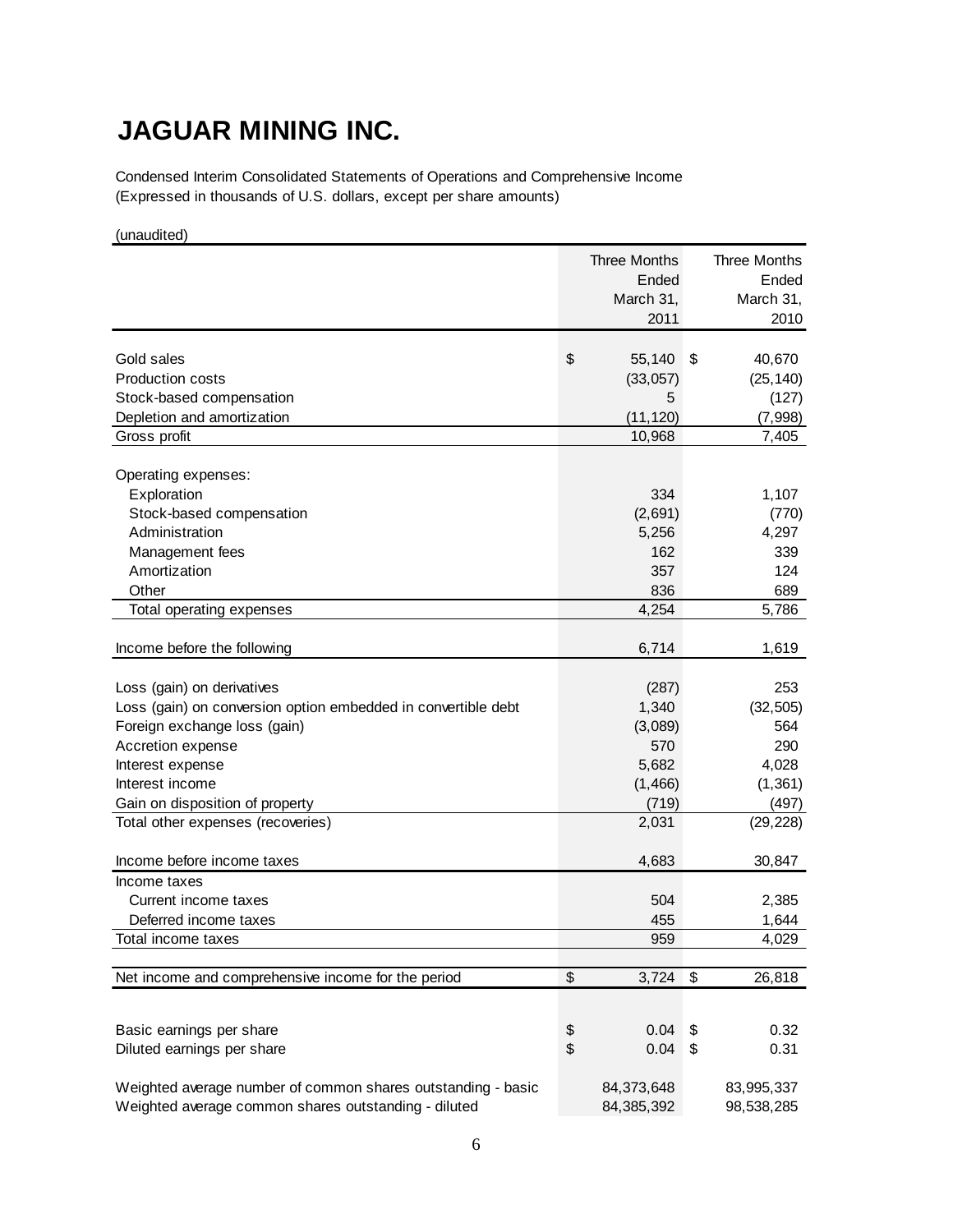# **JAGUAR MINING INC.**

Condensed Interim Consolidated Statements of Cash Flows (Expressed in thousands of U.S. dollars)

(unaudited)

|                                                                 |               | Three Months Three Months |
|-----------------------------------------------------------------|---------------|---------------------------|
|                                                                 | Ended         | Ended                     |
|                                                                 | March 31,     | March 31,                 |
|                                                                 | 2011          | 2010                      |
|                                                                 |               |                           |
| Cash provided by (used in):                                     |               |                           |
| Operating activities:                                           |               |                           |
| Net income and comprehensive income for the period              | \$<br>3,724   | - \$<br>26,818            |
| Adjustments to reconcile net earnings to net cash provided from |               |                           |
| (used in) operating activities:                                 |               |                           |
| Unrealized foreign exchange loss (gain)                         | (2,794)       | 397                       |
| Stock-based compensation recovered                              | (2,696)       | (643)                     |
| Interest expense                                                | 3,064         | 2,171                     |
| Accretion of interest income                                    | (94)          |                           |
| Accretion expense                                               | 570           | 290                       |
| Deferred income taxes                                           | 455           | 1,644                     |
| Depletion and amortization                                      | 11,477        | 8,122                     |
| Unrealized loss on derivatives                                  |               | 699                       |
| Unrealized loss (gain) on option component of convertible note  | 1,340         | (32, 505)                 |
| Reclamation expenditure                                         | (18)          | (78)                      |
| Change in non-cash operating working capital                    |               |                           |
| Inventory                                                       | 2,267         | 2,209                     |
| Prepaid expenses and sundry assets                              | (2,056)       | (2,936)                   |
| Accounts payable and accrued liabilities                        | 3,302         | 4,381                     |
| Income taxes payable                                            | 1,009         | 799                       |
| Deferred compensation liability                                 | (161)         |                           |
|                                                                 | 19,389        | 11,368                    |
| Financing activities:                                           |               | 1,501                     |
| Increase in restricted cash                                     |               | (800)                     |
| Repayment of debt                                               | (3,818)       | (68)                      |
| Increase in debt                                                | 99,313        | 3,542                     |
| Interest paid                                                   | (361)         | (149)                     |
| Other long - term liabilities                                   | (61)          | 164                       |
|                                                                 | 95,073        | 4,190                     |
| Investing activities                                            |               |                           |
| Short term investments                                          |               | (5, 811)                  |
| Mineral exploration projects                                    | (2, 345)      | (1,865)                   |
| Purchase of property, plant and equipment                       | (17, 868)     | (35,065)                  |
|                                                                 | (20, 213)     | (42, 741)                 |
|                                                                 |               |                           |
| Effect of foreign exchange on non-U.S. dollar denominated       |               |                           |
| cash and cash equivalents                                       | 2,071         | 980                       |
| Increase (decrease) in cash and cash equivalents                | 96,320        | (26, 203)                 |
| Cash and cash equivalents, beginning of period                  | 39,223        | 121,256                   |
| Cash and cash equivalents, end of period                        | \$<br>135,543 | \$<br>95,053              |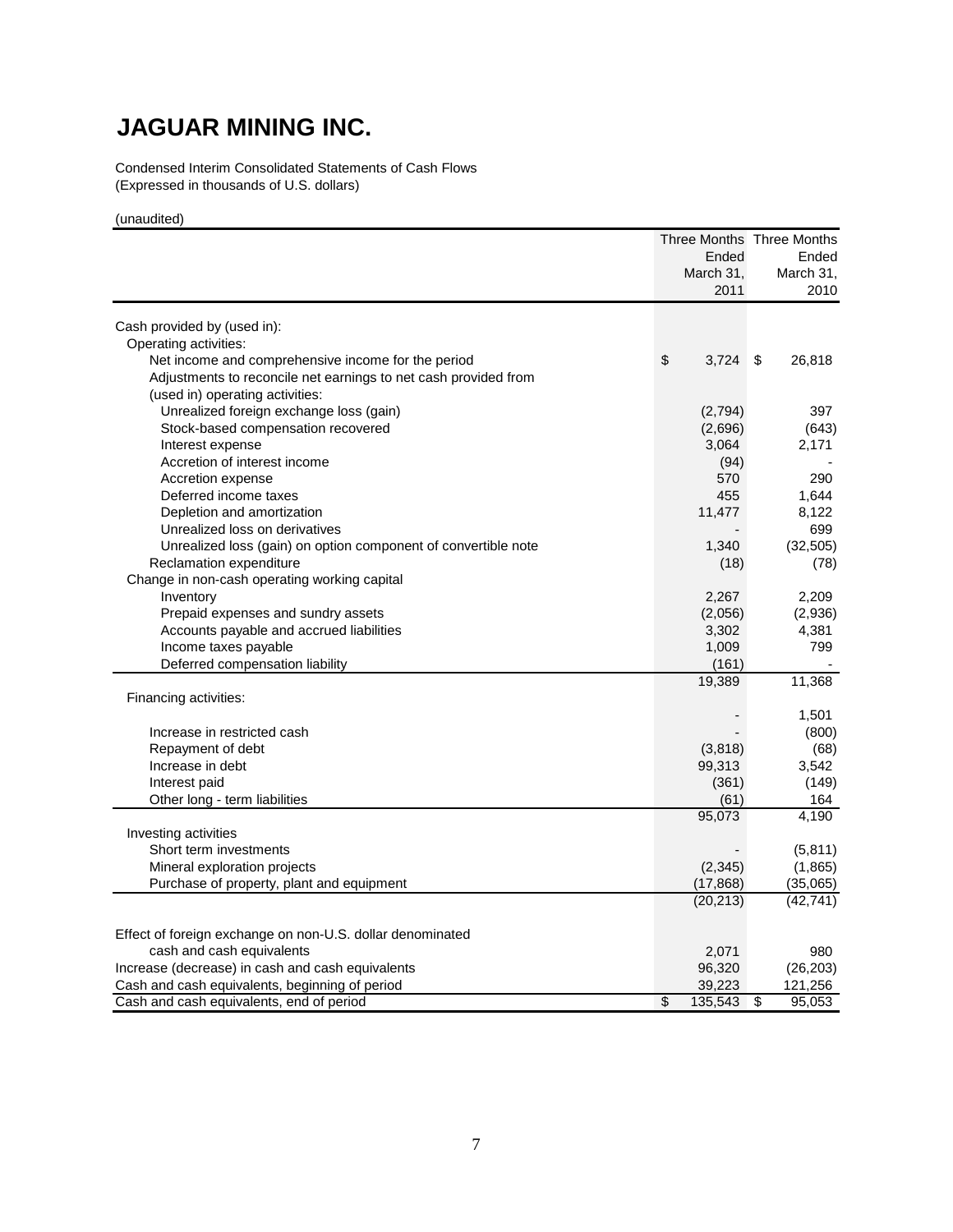### **Departure of Corporate Officer**

Mr. Robert Zwerneman, Jaguar's Vice President of Corporate Development and Director of Investor Relations, has notified the Company he will be resigning from Jaguar in order to pursue an employment opportunity with another firm. Mr. Zwerneman has been with the Company since October 2006 and will remain for a period of time in a transitional role until a suitable replacement can be found. His service as an officer of the Company will come to an end on May 19, 2011.

## **Conference Call Details**

The Company will hold a conference call tomorrow, May 18 at 9:00 a.m. EDT, to discuss the results.

Conference Call Details:

| From North America: | 800-476-0592         |
|---------------------|----------------------|
| International:      | 213-416-2192         |
|                     |                      |
| Replay:             |                      |
| From North America: | 800-675-9924         |
| International:      | 213-416-2185         |
| Replay ID:          | 51811                |
| Webcast:            | www.jaguarmining.com |
|                     |                      |

A presentation will be available prior to the call on the Company's homepage at [www.jaguarmining.com.](http://www.jaguarmining.com/)

### **About Jaguar**

Jaguar is a gold producer in Brazil with operations in a prolific greenstone belt in the state of Minas Gerais. Jaguar is also engaged in developing the Gurupi Project in the state of Maranhão. Based on its development plans, Jaguar is one of the fastest growing gold producers in Brazil. The Company is actively exploring and developing additional mineral resources at its approximate 256,300-hectare land base in Brazil. Additional information is available on the Company's website at www.jaguarmining.com.

### **For Information:**

Valéria Rezende DioDato Director of Communication 603-224-4800 [valeria@jaguarmining.com](mailto:valeria@jaguarmining.com)

### **Forward Looking Statements**

This press release contains forward-looking statements, within the meaning of the U.S. Private Securities Litigation Reform Act of 1995 and applicable Canadian securities laws, concerning the Company's expectation to realize further sequential gains in its quarterly production during 2011 as well as achieve gold production of between 195,000 and 205,000 ounces for the year ending December 31, 2011. Forward-looking statements involve known and unknown risks, uncertainties and other factors, which may cause the actual results, or performance to be materially different from any future results or performance expressed or implied by the forward-looking statements.

These factors include the inherent risks involved in the exploration and development of mineral properties, the uncertainties involved in interpreting drilling results and other geological data, fluctuating gold prices and monetary exchange rates, the possibility of project cost delays and overruns or unanticipated costs and expenses, uncertainties relating to the availability and